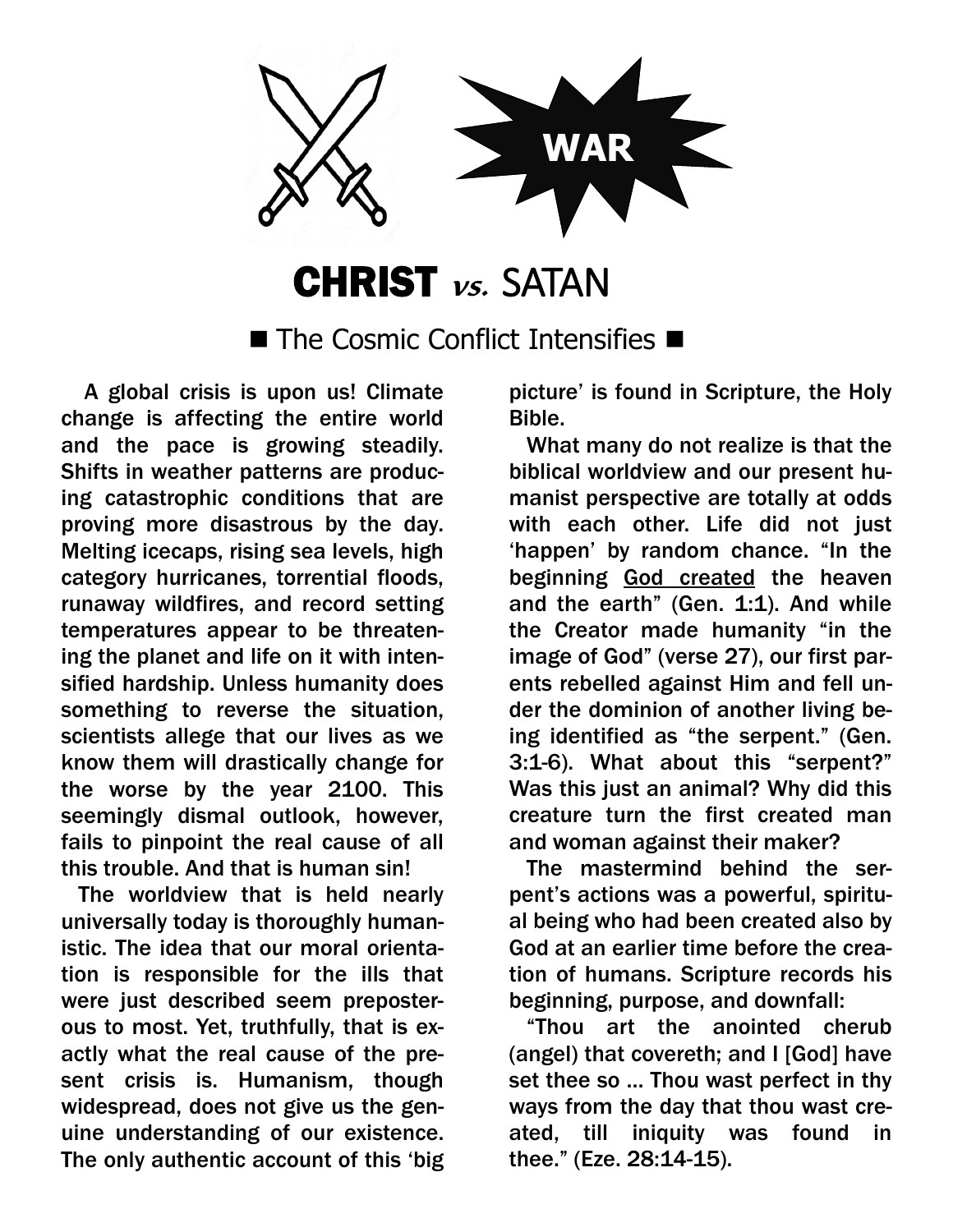Though "perfect" and invested by God with the highest authority given to created beings, at some point something happened to him that brought "iniquity" (lawlessness, sin) into his heart. This angel (Lucifer) is further described as taking the following steps to usurp God's authority, His place of rule, and His worship:

 "How art thou fallen from heaven, O Lucifer, son of the morning! how art thou cut down to the ground, which didst weaken the nations! For thou hast said in thy heart, I will ascend into heaven, I will exalt my throne above the stars of God: I will sit also upon the mount of the congregation, in the sides of the north: I will ascend above the heights of the clouds; I will be like the most High." (Isa. 14: 12-14).



 Originally, Lucifer wanted to "sit" (be enthroned with power) in the place of God in Heaven. Deceiving a third of the angelic hosts (Rev. 12:4), his dissatisfaction broke out into open rebellion:

 "And there was war in heaven: Michael and his angels fought against the dragon; and the dragon fought and his angels, and prevailed not; neither was their place found any more in heaven. And the great dragon was

cast out, that old serpent, called the Devil, and Satan, which deceiveth the whole world: he was cast into the earth, and his angels were cast out with him." (Rev. 12:7-9).

 Losing the battle to rule from "the heavenly Jerusalem" (Heb. 12:22), Satan's focus eventually became the worldly Jerusalem, Israel's capital city. Hoping to secure the heavenly throne by ruling over the world on earth, Satan's aspirations were again thwarted by the sacrificial death of the Lord Jesus Christ on Calvary's cross. This decisive victory secured God's kingdom and His rule forever in heaven and earth. Though utterly defeated, Satan has refused to yield the contest. In desperation, knowing "that he hath but a short time" (Rev. 12:12), the Devil had to modify his 'master plan.' Ruling the world from the earthly Jerusalem is now his all-consuming ambition.

 Through false christs, apostles, prophets, and teachers, he has infiltrated the Christian church under a pretended facade of righteousness: "And no marvel; for Satan himself is transformed into an angel of light. Therefore it is no great thing if his ministers also be transformed as the ministers of righteousness." (2 Cor. 11:14-15). Under this deceptive cloak, these evil agencies are re-doubling their efforts to divert the attention of people from the heavenly to the earthly by using old Jerusalem, the former city of God, as a means for doing so.

 Down through the ages of the gospel era, this satanic work continues to be carried forward by the great proph-